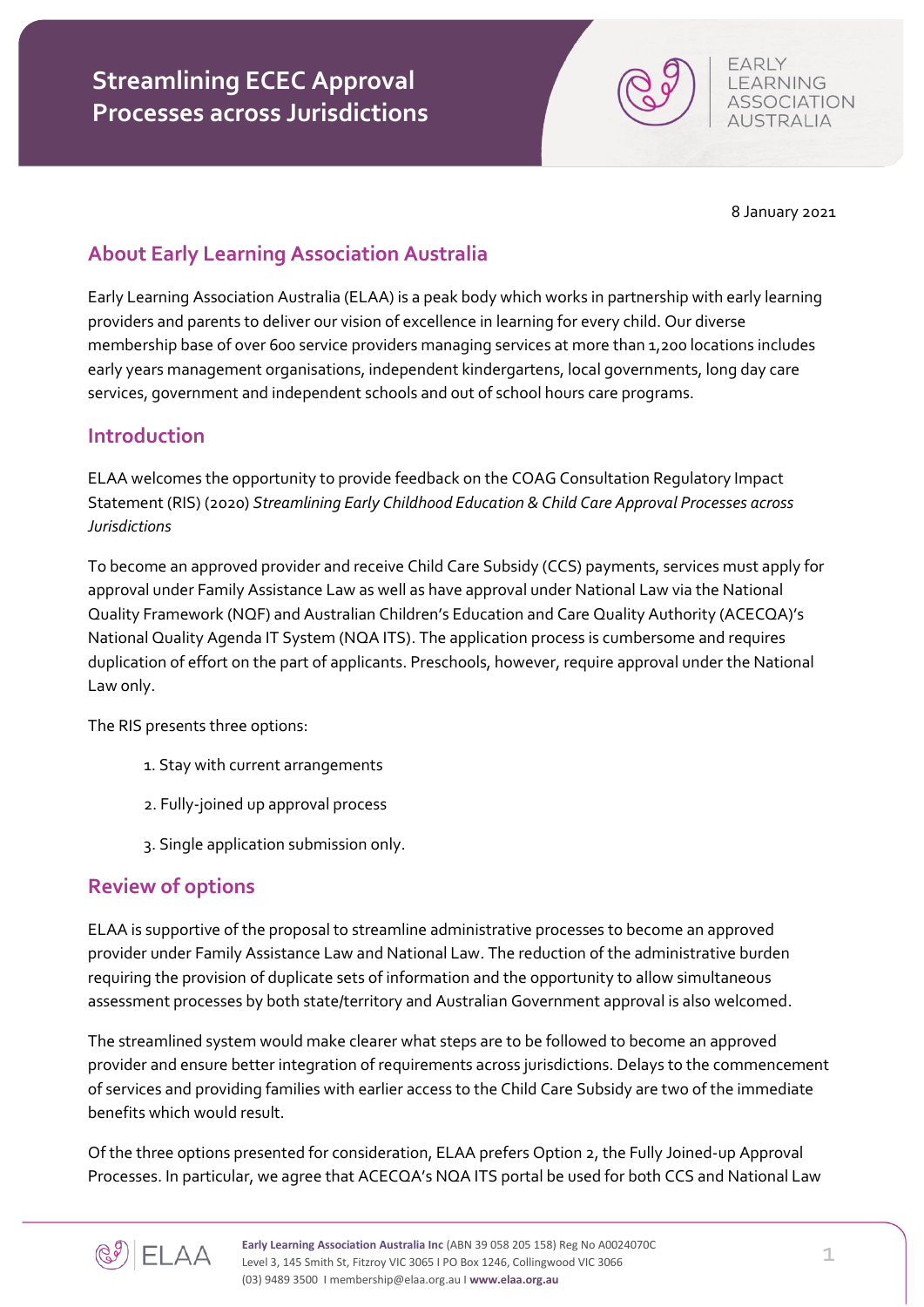approval. The implementation of this option enables continuity for Assessment Officers from all State Regulatory Authorities and therefore would ensure consistency across ECEC service types, including those which are not applying for approval for CCS. The reduced opportunity for unscrupulous providers to enter the market because of increased information sharing and intelligence is also welcomed.

Option 2 is also preferred as it sets the scene for longer-term benefits such as future system enhancements which would require an approved provider or service to only report change notifications in a single system.

The proposed option describes a requirement for preschool/kindergarten applicants to register with Provider Digital Access (PRODA), which is a first stage requirement for applicants for the CCS scheme and not relevant to the approval process for preschools/kindergartens. As at 30 June 2020 of the 16,100 ECEC services approved under the National Quality Framework, 19% are preschools/kindergartens. If registration of key personnel and provider organisations are introduced, this will constitute an additional administrative burden for a significant minority of all services/applicants<sup>1</sup>. It is noted that the costs of this burden were not considered in the RIS. The preschool system including early years management services in Victoria are expressing grave concern about the growing levels of (unfunded) administration and there does not appear to be any costed financial support considered. In light of this it is recommended that the requirement for registration in PRODA only be put in place for new preschool/kindergarten applications.

Strengthening identity verification is, however, an objective of the sector, as seen with the widespread support for the establishment of a national teacher registration scheme. Integration between NQA ITS and PRODA should be a long-term objective to avoid having to notify of personnel changes in both systems.

The Single Application Submission option (Option 3) loses the benefit of concurrent assessment of the application by State Regulatory Authority and Australian Government assessment officers as well as having the potential for ineffective and inconsistent information sharing between agencies and is not preferred.

## **Considerations in the implementation of option 2**

Should option 2 be fully implemented and all preschools/kindergartens be required to register in PRODA, communication about the new requirements needs to be considered. Many of the preschool/kindergartens are managed by local, community-based not-for-profit services, some with new committees of management each year. Communication about the new requirements will need to be carefully managed to ensure services and volunteers are across their obligations. Sufficient time for transition to the new arrangements should also be available.

<sup>1</sup> Australian Children's Education and Care Quality Authority (ACECQA) (2020), National Quality Framework Annual Performance Report, ACECQA, Sydney



**.** 

FARIY **LEARNING ASSOCIATION AUSTRALIA** 

**Early Learning Association Australia Inc** (ABN 39 058 205 158) Reg No A0024070C Level 3, 145 Smith St, Fitzroy VIC 3065 I PO Box 1246, Collingwood VIC 3066 (03) 9489 3500 I membership@elaa.org.au I **www.elaa.org.au**